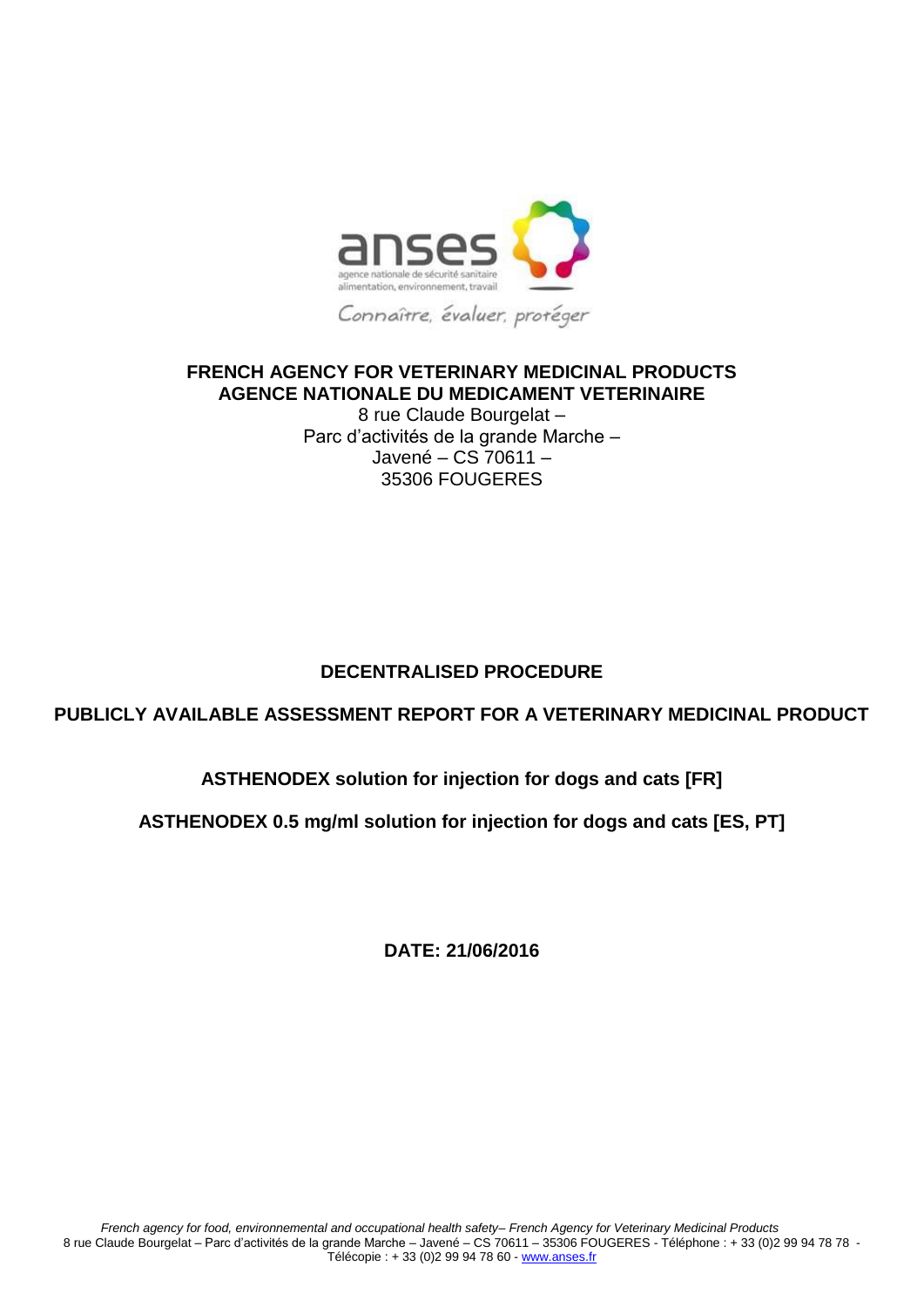# **MODULE 1**

## **PRODUCT SUMMARY**

| <b>EU Procedure number</b>                | FR/V/0291/001/DC                                                                                                                                                                                                                                                                                                                                                             |
|-------------------------------------------|------------------------------------------------------------------------------------------------------------------------------------------------------------------------------------------------------------------------------------------------------------------------------------------------------------------------------------------------------------------------------|
| Name, strength and<br>pharmaceutical form | ASTHENODEX 0.42 mg/mL solution for<br>injection for dogs and cats                                                                                                                                                                                                                                                                                                            |
| Applicant                                 | VETPHARMA ANIMAL HEALTH, S.L.                                                                                                                                                                                                                                                                                                                                                |
|                                           | Les Corts, 23                                                                                                                                                                                                                                                                                                                                                                |
|                                           | 08028 - BARCELONA                                                                                                                                                                                                                                                                                                                                                            |
|                                           | Spain                                                                                                                                                                                                                                                                                                                                                                        |
| Active substance(s)                       | Dexmedetomidine (as hydrochloride)                                                                                                                                                                                                                                                                                                                                           |
| <b>ATC Vetcode</b>                        | QN05CM18                                                                                                                                                                                                                                                                                                                                                                     |
| Target species                            | Dogs and cats                                                                                                                                                                                                                                                                                                                                                                |
| Indication for use                        | Non-invasive, mildly to moderately painful,<br>procedures and examinations which require<br>restraint, sedation and analgesia in dogs and<br>cats.<br>Deep sedation and analgesia in dogs in<br>concomitant use with butorphanol for medical<br>and minor surgical procedures.<br>Premedication in dogs and cats before induction<br>and maintenance of general anaesthesia. |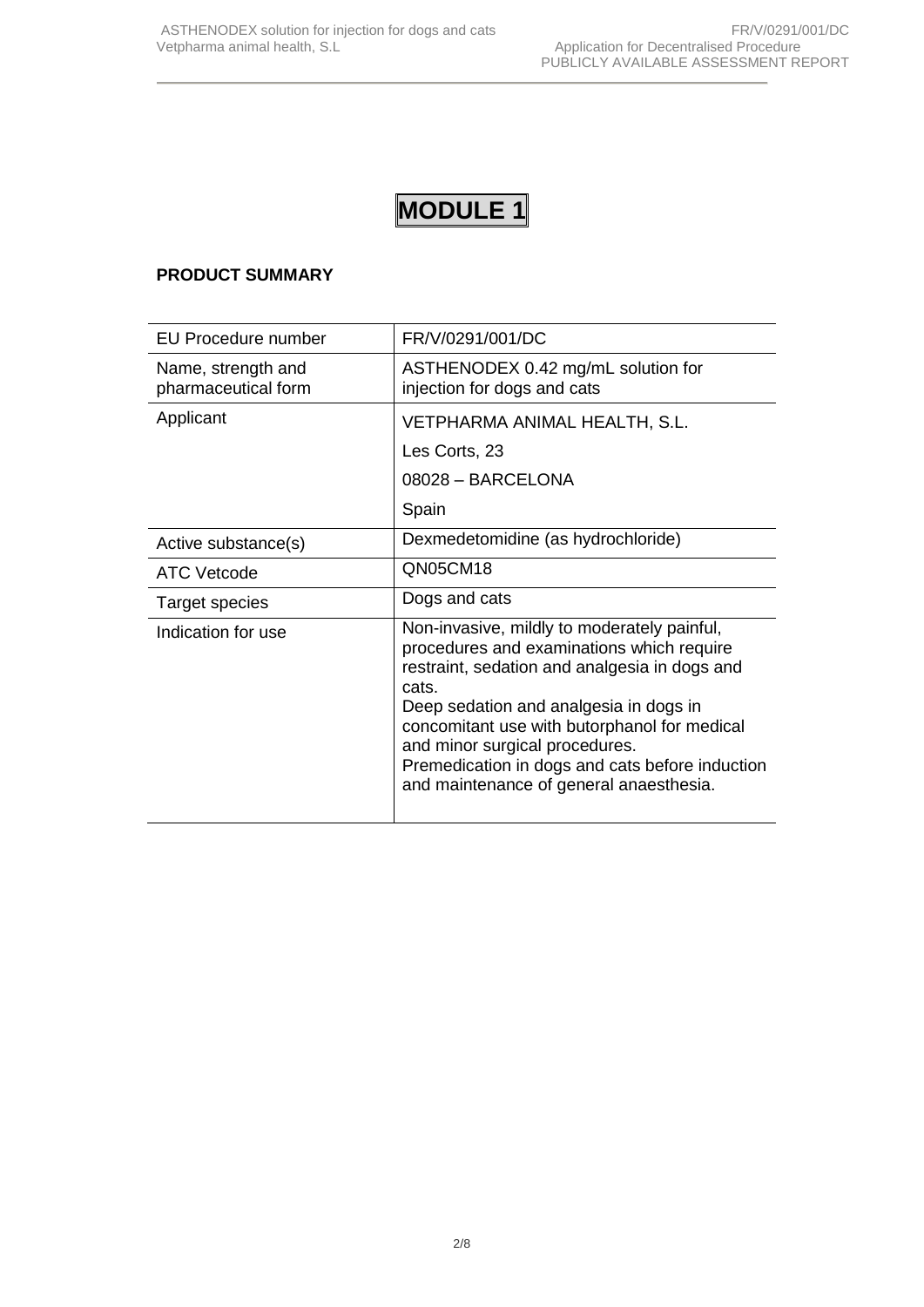# **MODULE 2**

The Summary of Product Characteristics (SPC) for this product is available on the website <http://www.anmv.anses.fr/>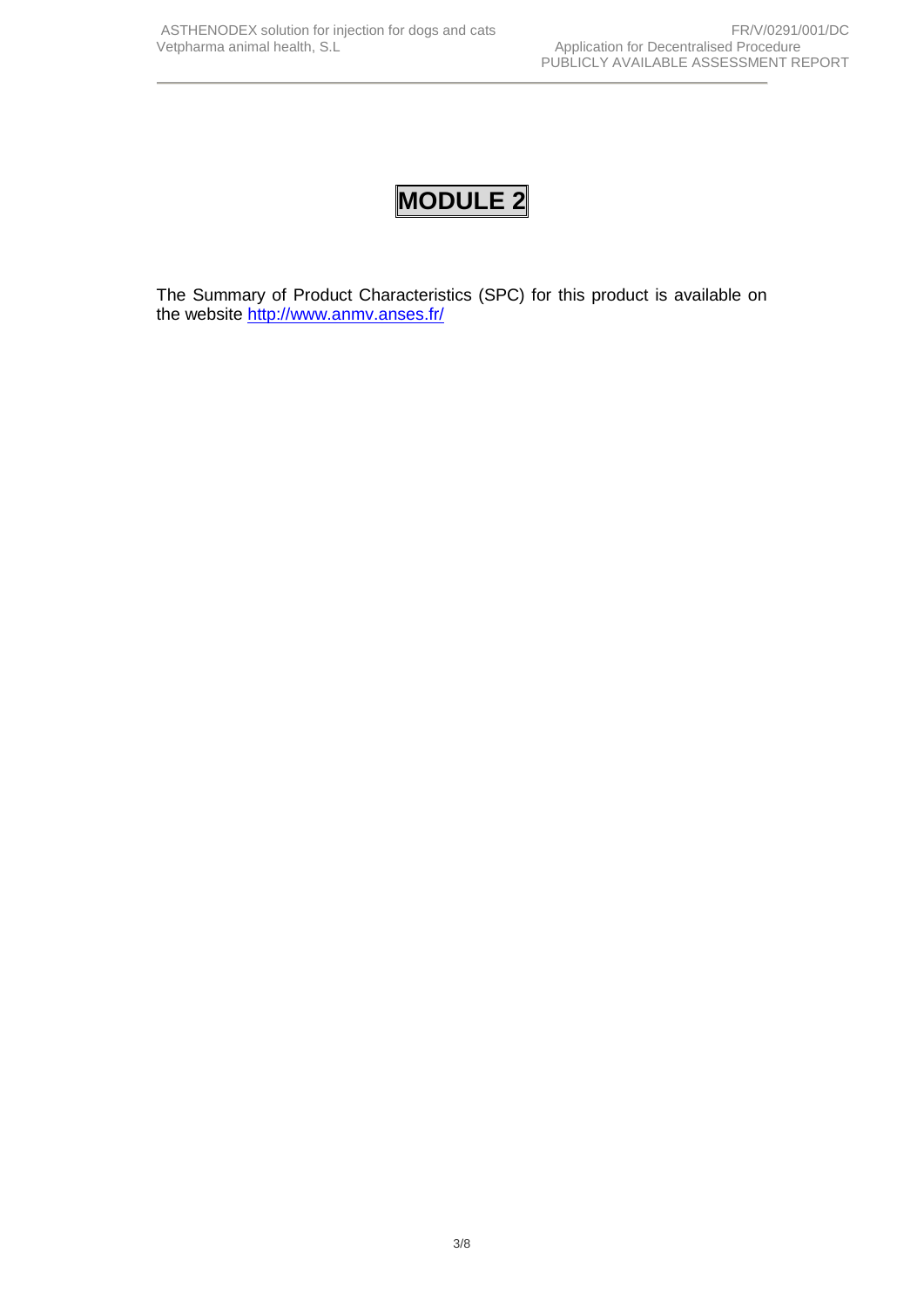# **MODULE 3**

# **PUBLIC ASSESSMENT REPORT**

| Legal basis of original<br>application                   | Generic application in accordance with Article<br>13 (1) of Directive 2001/82/EC, as amended. |
|----------------------------------------------------------|-----------------------------------------------------------------------------------------------|
| Date of completion of the<br>decentralised procedure     | 28/04/2016                                                                                    |
| <b>Concerned Member States for</b><br>original procedure | ES, PT                                                                                        |

# **I. SCIENTIFIC OVERVIEW**

#### *For public assessment reports for the first authorisation in a range:*

The product contains 0.5 mg/ml of dexmedetomidine hydrochloride, indicated for:

Non-invasive, mildly to moderately painful, procedures and examinations which require restraint, sedation and analgesia in dogs and cats.

Deep sedation and analgesia in dogs in concomitant use with butorphanol for medical and minor surgical procedures.

Premedication in dogs and cats before induction and maintenance of general anaesthesia.

The reference product is DEXDOMITOR 0.5 mg/ml solution for injection marketed by ORION CORPORATION, which has been authorized through centralized procedure on 30/08/2002. Bioequivalence with the reference product has been demonstrated.

The product is produced and controlled using validated methods and tests, which ensure the consistency of the product released on the market.

It has been shown that the product can be safely used in the target species; the reactions observed are indicated in the SPC $^1$ .

The product is safe for the user, and for the environment, when used as recommended. Suitable warnings and precaution are indicated in the SPC.

The efficacy of the product was demonstrated according to the claims made in the SPC. The overall risk/benefit analysis is in favour of granting a marketing authorisation.

<sup>&</sup>lt;u>.</u> <sup>1</sup> SPC- Summary of Product Characteristics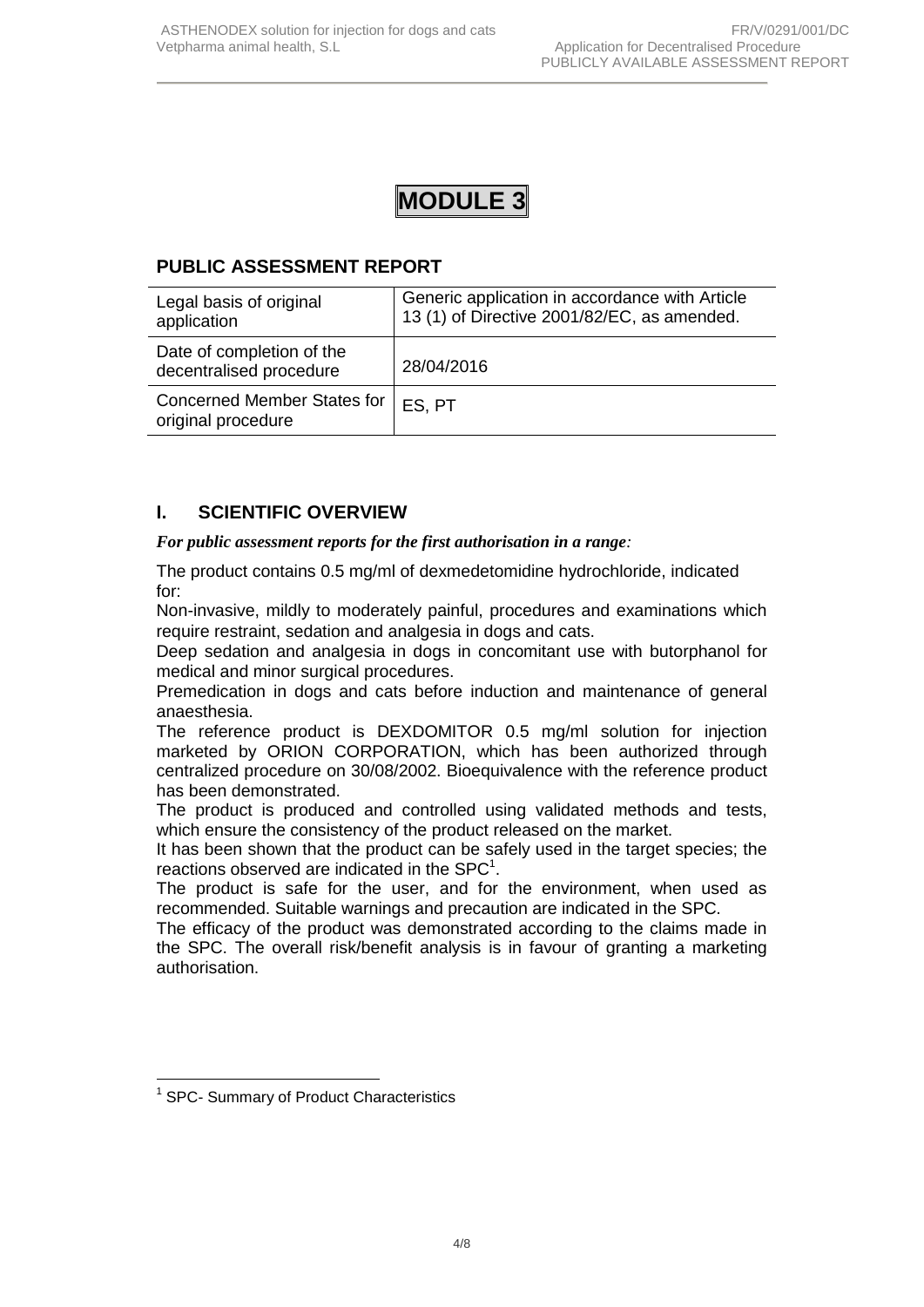## **II. QUALITY ASPECTS**

### *A. Composition*

The product contains 0,42 mg/ml of dexmedetomidine (as hydrochloride) as active substance and the following excipients: methyl parahydroxybenzoate, propyl parahydroxybenzoate, sodium chloride and water for injections. The product is packaged as described in the SPC. The particulars of the containers and controls performed are provided and conform to the regulation. The product is an established pharmaceutical form and its development is adequately described in accordance with the relevant European quidelines.

#### *B. Method of Preparation of the Product*

The product is manufactured fully in accordance with the principles of good manufacturing practice from a licensed manufacturing site*.* The product is manufactured using conventional manufacturing techniques.

Process validation for full-scale batches will be performed post-authorisation*.*

#### *C. Control of Starting Materials*

The active substance is dexmedetomidine hydrochloride, an established active substance. The active substance is manufactured in accordance with the principles of good manufacturing practice.

The active substance specification is considered adequate to control the quality of the material. Batch analytical data demonstrating compliance with this specification have been provided.

#### *D. Specific Measures concerning the Prevention of the Transmission of Animal Spongiform Encephalopathies*

There are no substances within the scope of the TSE Guideline present or used in the manufacture of this product*.*

### *E. Control on intermediate products*

Not applicable.

### *F. Control Tests on the Finished Product*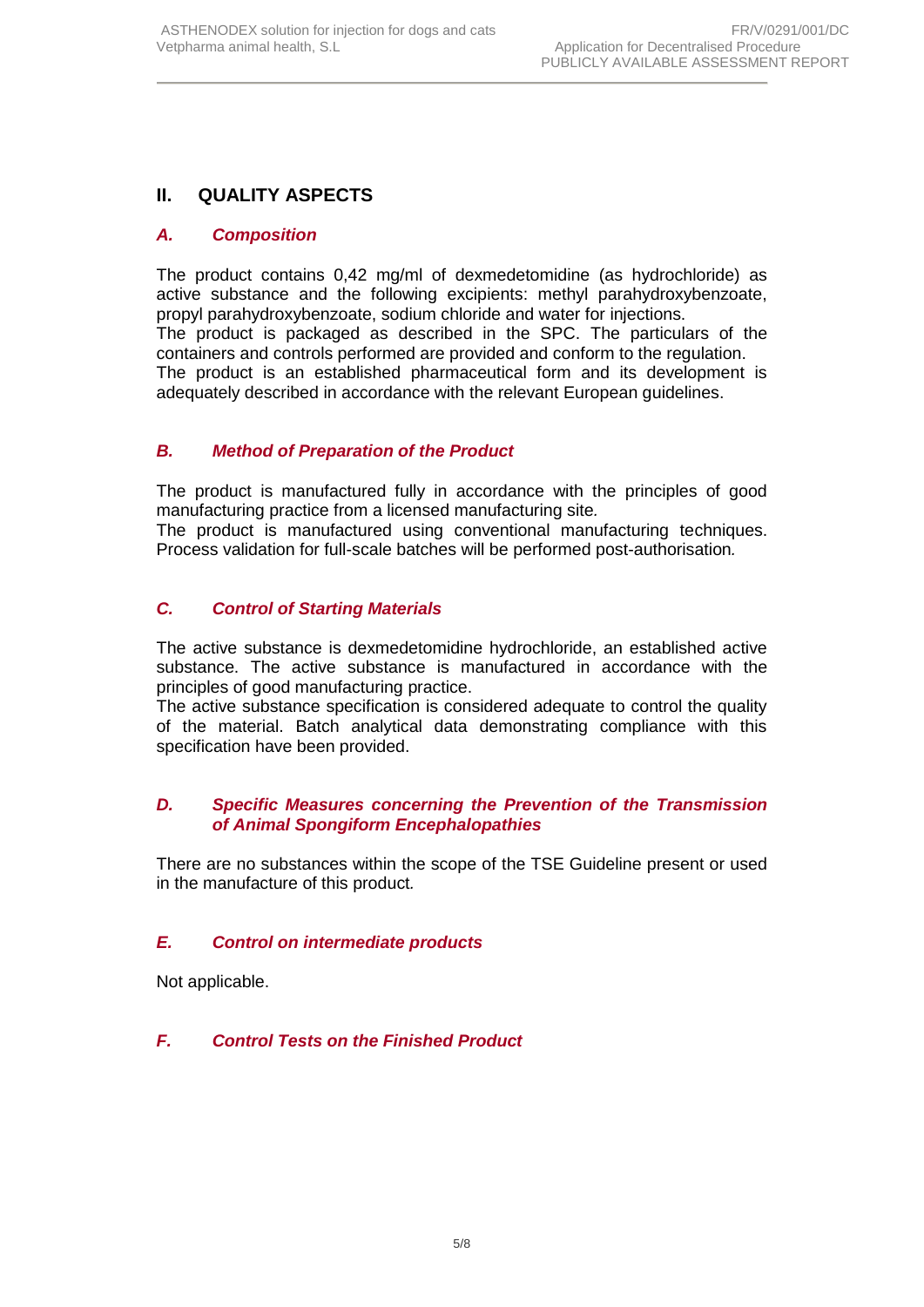The finished product specification controls the relevant parameters for the pharmaceutical form. The tests in the specification, and their limits, have been justified and are considered appropriate to adequately control the quality of the product.

Satisfactory validation data for the analytical methods have been provided.

Batch analytical data from the proposed production site have been provided demonstrating compliance with the specification.

## *G. Stability*

Stability data on the active substance have been provided in accordance with applicable European guidelines, demonstrating the stability of the active substance when stored under the approved conditions.

Stability data on the finished product have been provided in accordance with applicable European guidelines, demonstrating the stability of the product throughout its shelf life when stored under the approved conditions.

An in-use shelf-life as detailed on the SPC has been supported by appropriate data.

## *H. Genetically Modified Organisms*

Not applicable.

## **SAFETY AND RESIDUES ASSESSMENT (PHARMACO-TOXICOLOGICAL)**

### *III.A Safety Testing*

#### *Pharmacological Studies*

Based on information provided in support of this application, it is accepted that the test product is bioequivalent to the reference DEXDOMITOR 0.5 mg/ml solution for injection marketed by ORION CORPORATION.

As this is a generic application according to Article 13 (1), and bioequivalence with a reference product has been demonstrated, results of pharmacological tests are not required.

The pharmacological aspects of this product are identical to the reference product.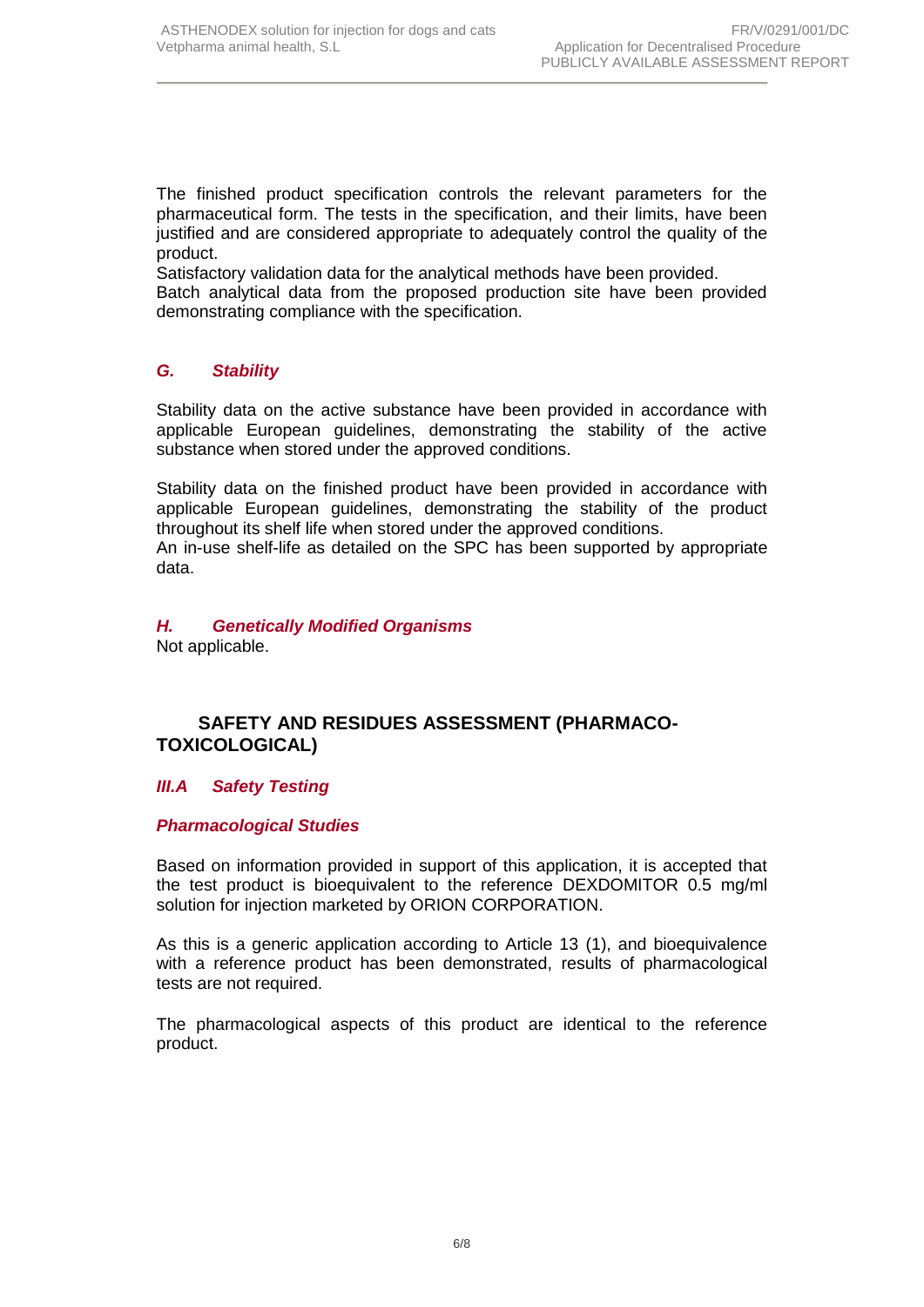## *Toxicological Studies*

As this is a generic application according to Article 13 (1), and bioequivalence with a reference product has been demonstrated, results of toxicological tests are not required.

The toxicological aspects of this product are identical to the reference product.

### *User Safety*

The applicant has provided a user safety assessment in compliance with the relevant guideline.

Warnings and precautions as listed on the product literature are adequate to ensure safety to users of the product and are also in compliance with the Commission decision of 30.4.2009 concerning, in the framework of Article 78 of Directive 2001/82/EC of the European Parliament and of the Council, the marketing authorisations of veterinary medicinal products which contain the active substance "alpha2-adrenoreceptor agonist (romifidine, xylazine, detomidine or medetomidine),

#### *Ecotoxicity*

The applicant provided a first phase environmental risk assessment in compliance with the relevant guideline which showed that no further assessment is required.

Warnings and precautions as listed on the product literature are adequate to ensure safety to the environment when the product is used as directed.

## **IV. CLINICAL ASSESSMENT (EFFICACY)**

#### *IV.A Pre-Clinical Studies*

#### *Tolerance in the Target Species of Animals*

The applicant has not provided tolerance study which is acceptable because:

- the tested product and the reference product are bioequivalent,
- the excipients of the tested product are identical to the reference product.

The tolerance aspects of this product are identical to the reference product.